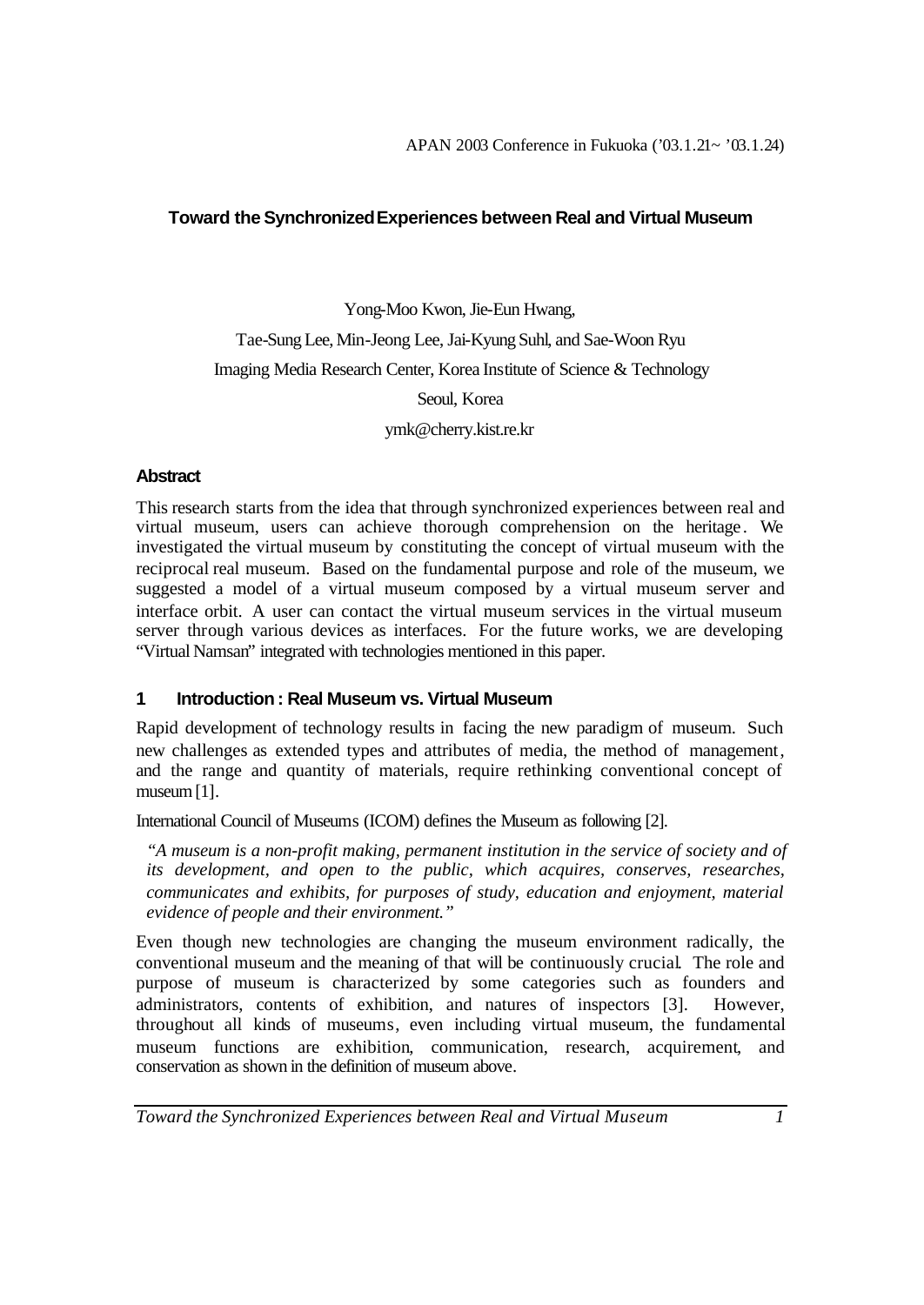As the object of museum services especially in terms of exhibition, cultural heritages have been dealt by diverse methods. Besides conventional displays in the gallery, technology provides the new possibilities so-called a virtual heritage and museum. Many prior research and efforts have been devoted to the virtual museum; accordingly, in fact, there are a lot of virtual museums already. Though, it is not obvious to comprehend the general constitution of virtual museum. One of the reasons is because the range of technology and its application is so wide that users hardly catch up in consistence ; and the other is because the concept of virtual museum comes from too technology-oriented perspectives to form common understandings. While some virtual museums offer just the information of the real museums and properties on the Web, the others afford highly operated realistic experiences based on the technical infrastructure. The former is the case that regards the term "virtual" as merely physically not existing but the latter as novelty never existed before. We can call them virtual museum in their own ways anyhow. However most of them pass over the lack of concern on the fundamental concept of museum, related to the conventional real museums and heritages.

In this research, we concentrated on defining the concept of a virtual museum and its virtual heritage in the fundamental viewpoint on the museum. We concern in the relationship between the real and virtual things in terms of the user/inspector's position. We suggest a model of a virtual museum and service; as a prototype, we selected "Virtual Namsan". Namsan is a mountain located at a Kyongju Historic Areas in Korea, which is granted World Heritage by UNESCO. It contains about 360 heritages including a lot of national treasures [4], thus it is worth implementing as a virtual heritage.

# **2 Overviews of Virtual Museum**

Virtual museum consists of roughly two parts, a museum server and interface orbit. A museum server conveys the museum services based on databases. Interface orbit is a conceptual term to represent user's applicability according to devices. As illustrated in Figure 1, a user can contact the virtual museum services in the virtual museum server through various devices as interfaces such as an information docking station (InfoDock) in the museum studio, a personal computer for web museum, and PDA for pocket museum. In the position of virtual museum inspector, real museum and real heritage can be a kind of interface.

Museum services fundamentally are different from intention of a user. Users can be classified by three groups; Visitor/Tourist, Student/Educator, and Expert/Administrator [5]. The each user's needs are directly connected with the roles and functions of the museum. Virtual museum is involved with these roles and functions as well as real museum; inspection, research, communication, documentation, and storage [2]. We compose the virtual museum services reciprocated with real museum services. The services consisted of; immersive experience, four dimensional context explorer, innovative inquiry, and interactive annotation.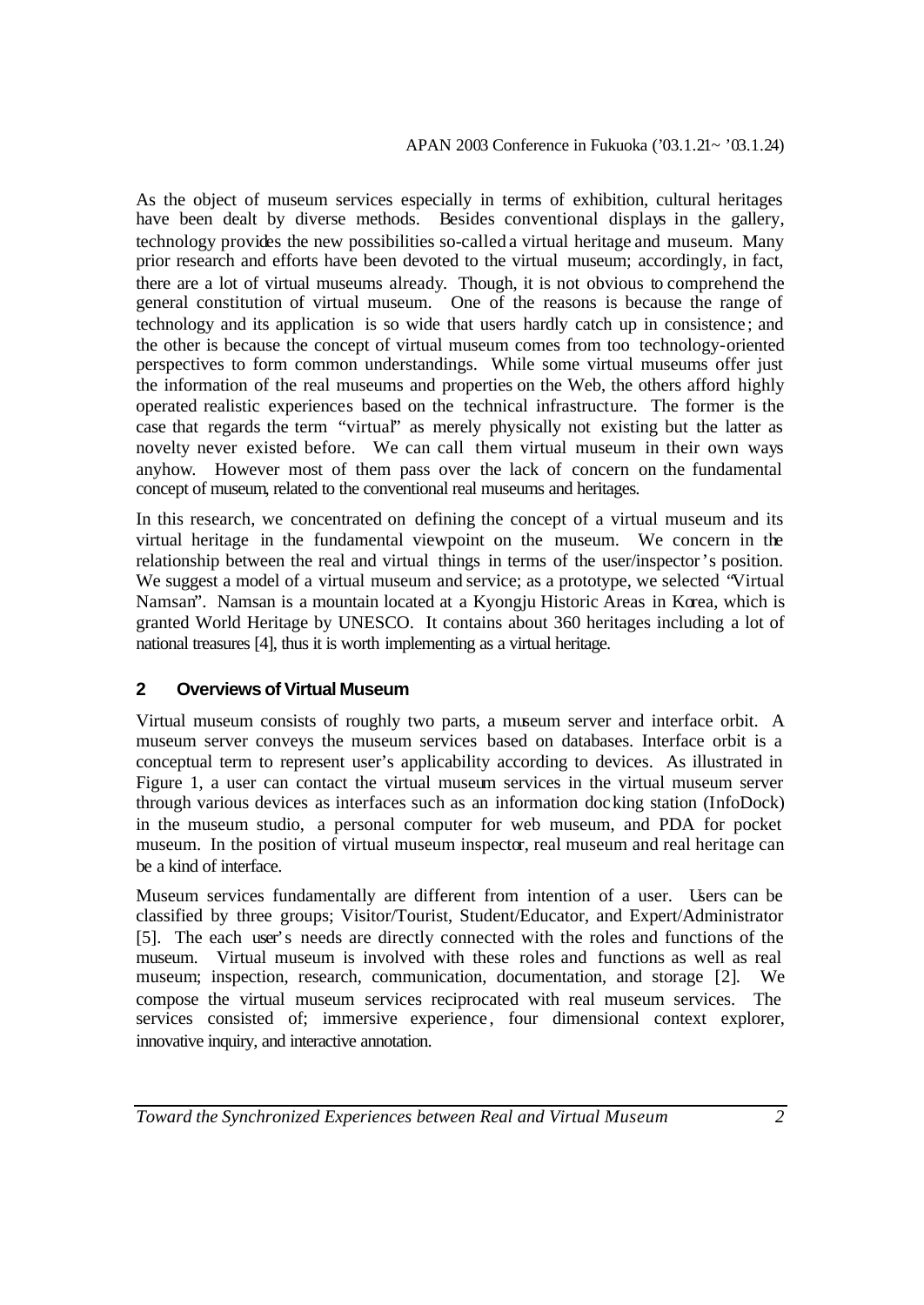

**Figure 1 The structure of a virtual museum**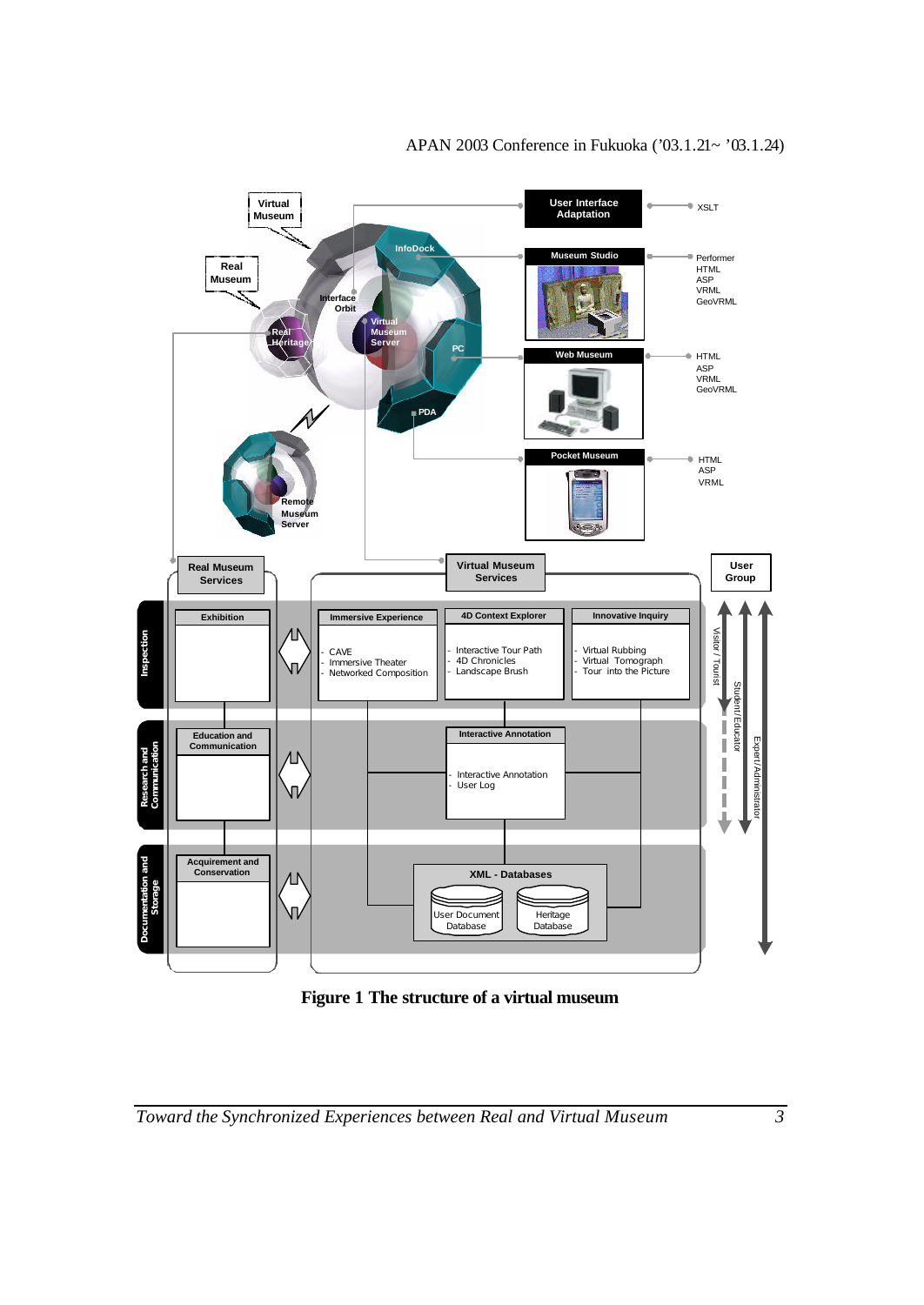# **3 User Interface Adaptation**

### *3.1 Information Docking Station : Museum Studio:*

Information Docking Station (InfoDock) is set in the museum studio which is equipped by Mixed Reality and Virtual Reality technology. InfoDock is composed of a touch screen and joystick controller. It not only provides virtual museum services by itself, but also controls equipments in the museum studio.

## *3.2 Personal Computer: Web-Museum:*

A remote user can reach virtual museum services through internet with a personal computer (PC). Web-Museum offers museum services based on the three dimensional Web technology; VRML, GeoVRML.

## *3.3 PDA: Pocket-Museum*

Wireless services are performed in a PDA device. Pocket-Museum can be applicable to both internet access and internal access in the real museum.

## **4 Virtual Museum Services**

We investigated Virtual Museum Services focused on "Virtual Namsan".

#### *4.1 Immersive Experience.*

Immersive Experience consists of Immersive Theater, CAVE and Networked Composition. We use immersive space technology, mixed reality and chroma key technique. We also establish Storage Area Network (SAN) for this. From Immersive Experience service, a user can participate in immersive navigation of Namsan interactively.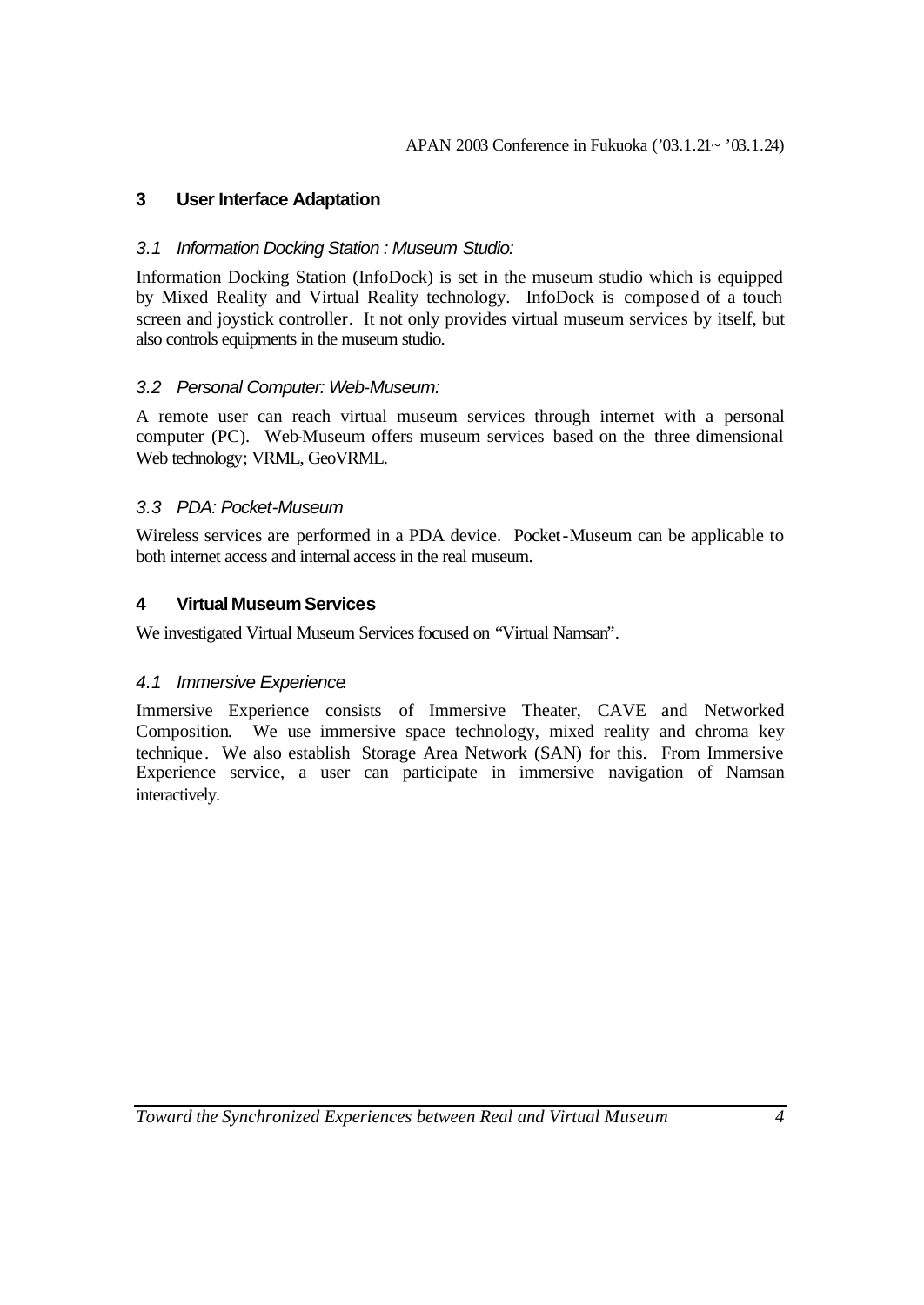### APAN 2003 Conference in Fukuoka ('03.1.21~ '03.1.24)



(a)



(b)

#### **Figure 2 (a) Network Composition (b) Immersive CAVE**

#### *4.2 4-dimensional Context Explorer*

4-dimensional Context Explorer conveys investigating context of heritage in terms of both time and space. It includes Interactive Tour Path Selector, 4D Chronicle, Landscape Brush. We applied 3-dimensional GIS(Geographic Information System) technology for effective visualization. For flexible application, we adopt VRML and GeoVRML that are world-wide standards. Chronological and geographic data are selected from heritage database through Interactive Tour Path Selector and displayed on the 4D Chronicle, which suggests a novel method to navigate heritages. Through Landscape Brush, a user can feel different emotion of viewing due to some specific rendering techniques. In these services, a user can explore and browse Namsan's terrain with related heritages on it, also make a tour path in the various respects.

*Toward the Synchronized Experiences between Real and Virtual Museum 5*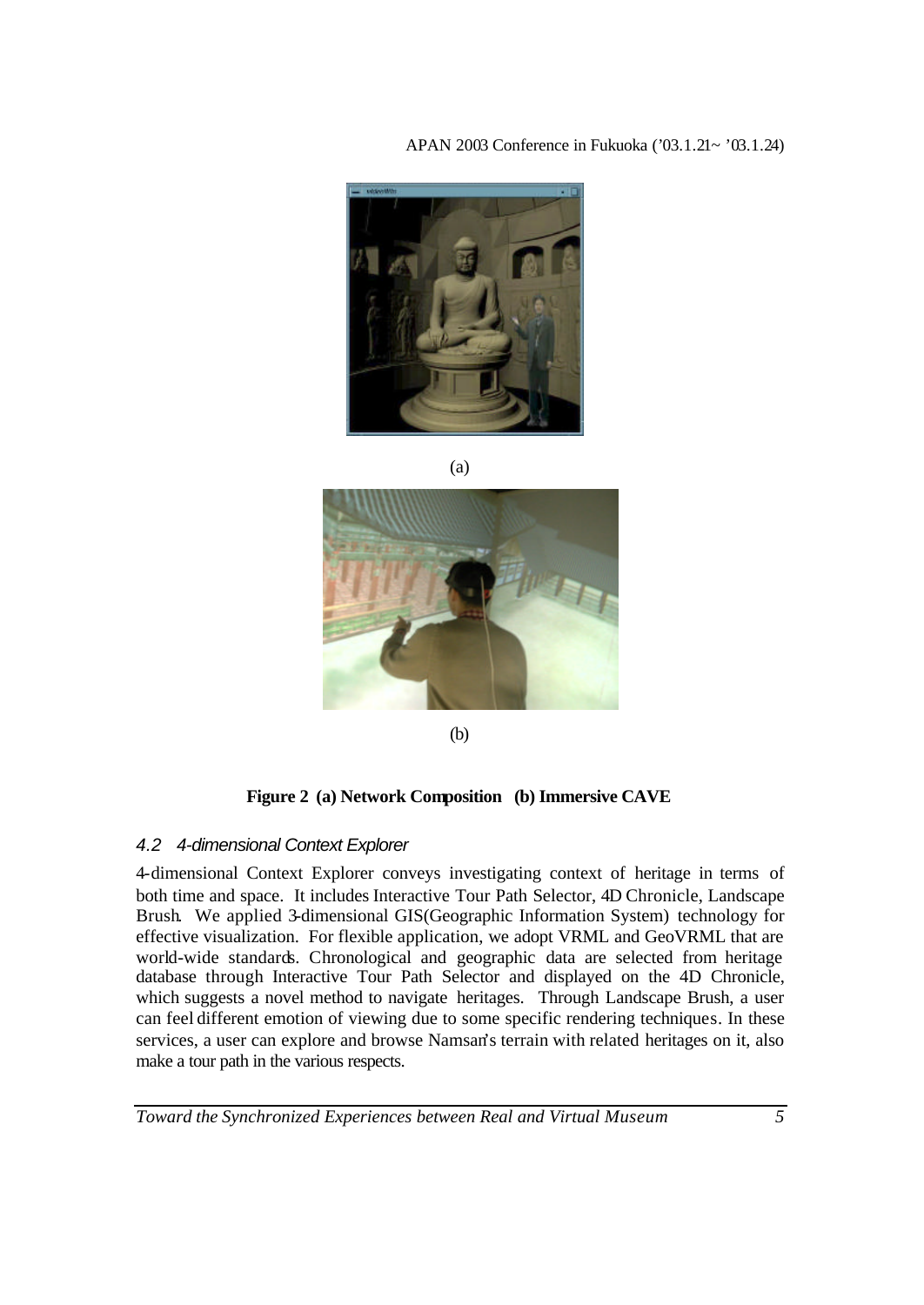

**Figure 3 The interface of Web-Museum for Interactive Tour Path Selector**



**Figure 4 The concept of 4D Chronicle**